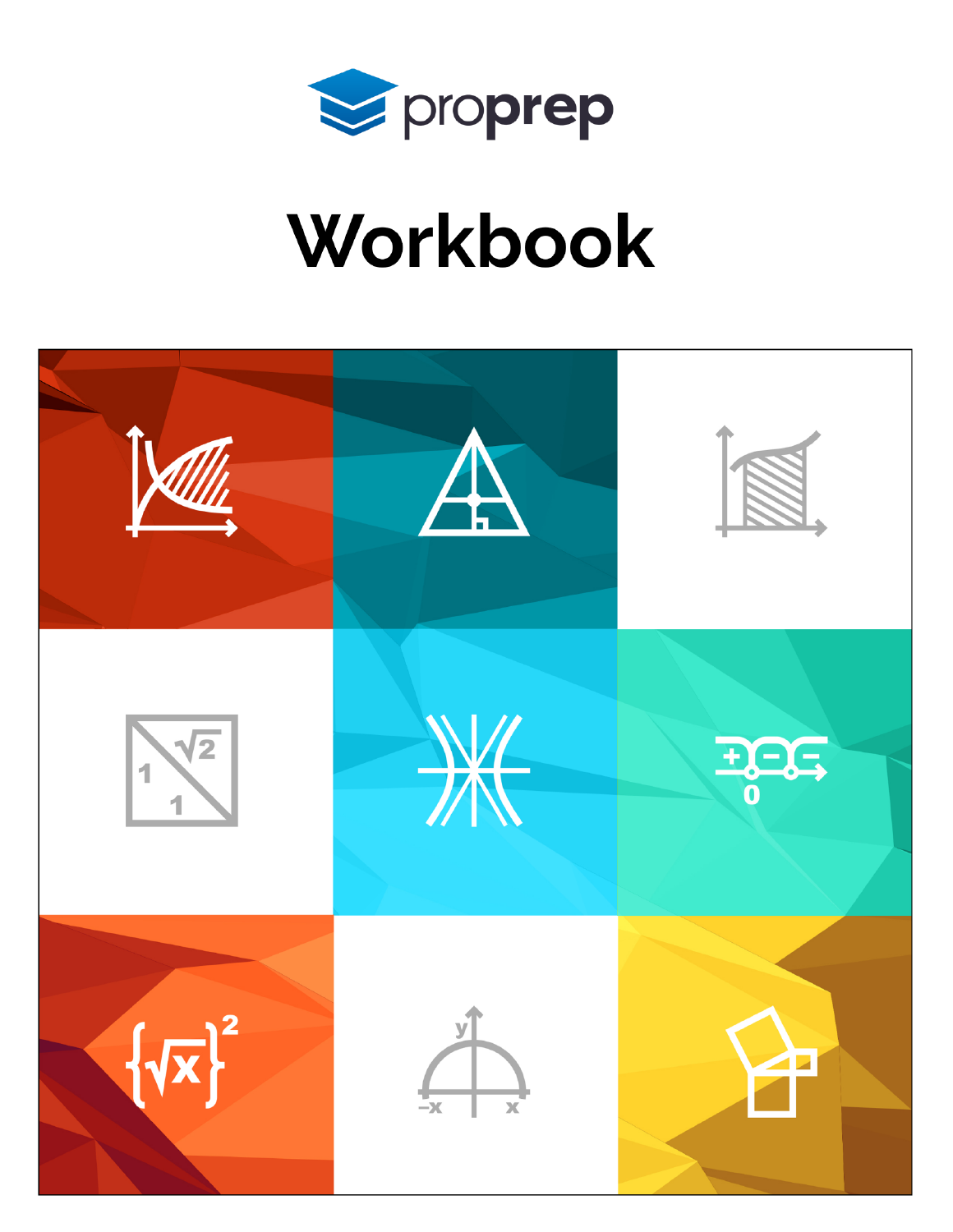# Table of Contents



For more information and all the solutions, please go to **[www.proprep.uk.](http://www.proprep.uk/) Solution any questions please contact us at +44-161-850-4375 or [info@proprep.com.](mailto:info@proprep.com)**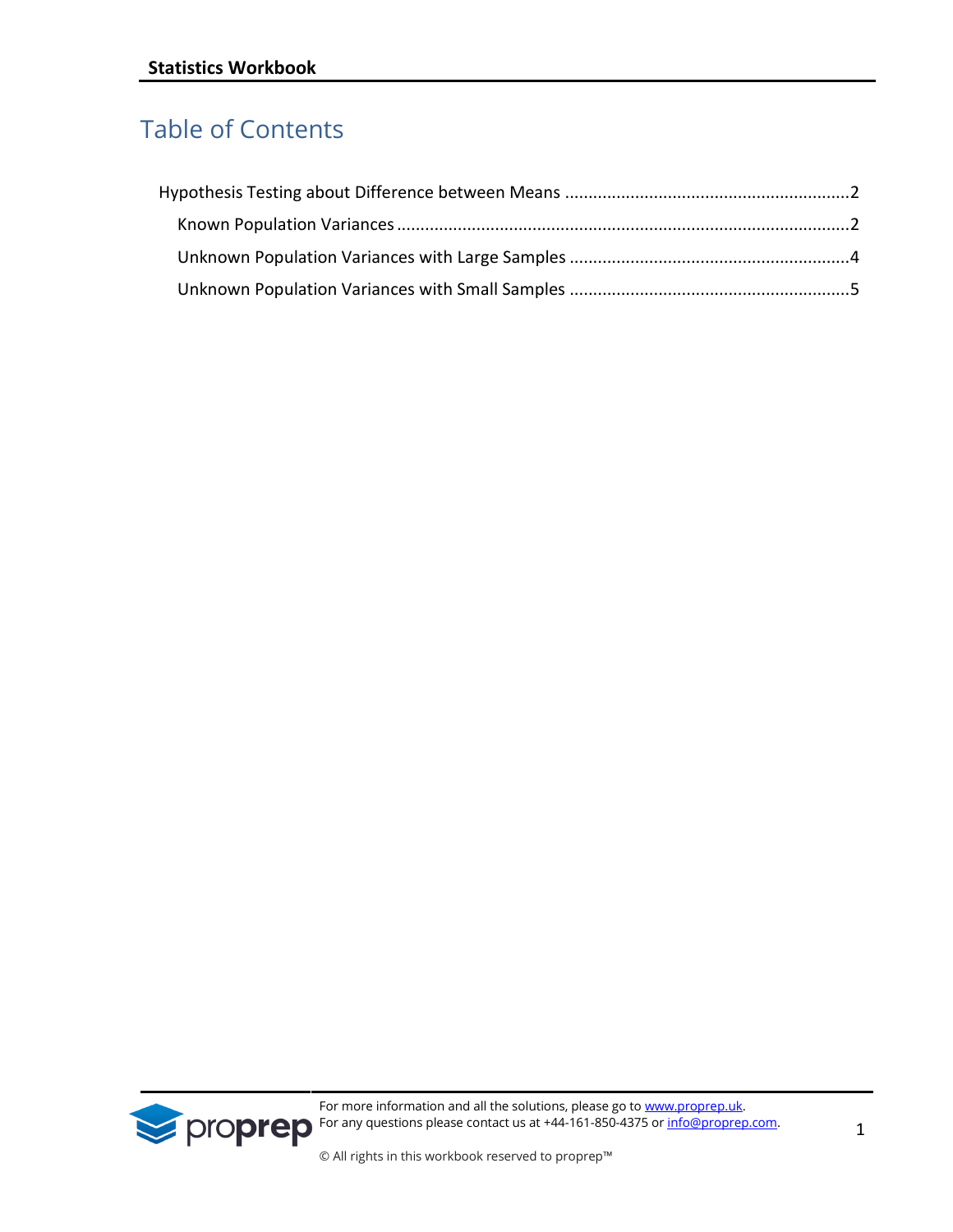# <span id="page-2-0"></span>**Hypothesis Testing about Difference between Means**

# <span id="page-2-1"></span>**Known Population Variances**

## **Questions**

*Eproprep* 

- **1)** A study asserts that people on the East Coast watch more TV, on average, than people in the Midwest. 100 people from the East Coast and 107 from the Midwest were sampled: The average TV watching time from the East Coast sample was 2.7 hours. The average TV watching time from the Midwest sample was 1.8 hours. Assuming a standard deviation of 1 hour, test the study's assertion at a 1% level of significance.
- **2)** A certain test has scores distributed normally with a standard deviation of 100. A test prep company claims that it can improve the average score by at least 30 points. A sample of 25 people who worked with the test prep company had an average score of 561. A sample of 20 people who did not work with the test prep company had an average score of 508. At a 5% level of significance, what conclusion can be drawn?
- **3)** The daily output of a factory on the day shift was recorded for a random sample of 20 days, and the resulting average was 340 products a day. The daily output of the factory on the night shift for a random sample of 20 other days, and the resulting average was 295 products a day. Assume that the standard deviation of daily output is 40 products during the day and 30 products at night. At an 8% level of significance, what conclusion can be drawn?
- **4)** A study in Europe established that men are 8 cm taller than women on average. We wish to investigate whether the gender gap in height is bigger in the USA. 40 men and 40 women were randomly sampled. Assume that the standard deviation of heights is 6 cm among women and 12 cm among men.
	- a. What are the study hypotheses, and what is the decision criterion at a  $10\%$
	- level of significance? b. If the height gap between men and women in the USA is actually 11 cm , what is the probability that the study will not detect this bigger height gap? What is this probability called?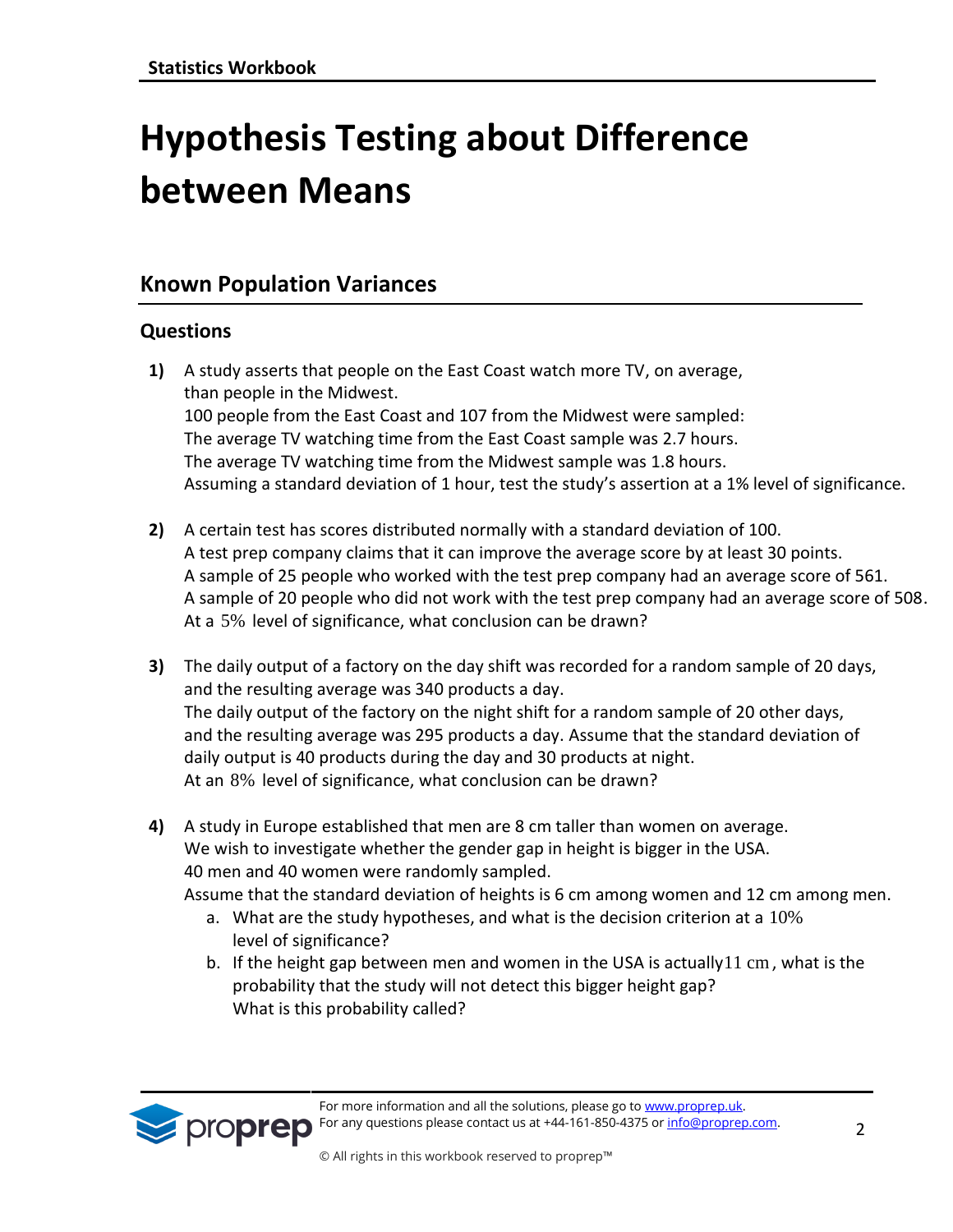## **Answer Key:**

- **1)** We will reject  $H_0$ .
- **2)** We will not reject  $H_0$  .
- **3)** We will reject  $H_0$ .
- **4)** a. We will reject  $\mathrm{H}_0$  .  $\;$  b. If the average height of the men in the sample is more than 10.72 cm higher than the average height of the women in the sample. 0.4483 is called the Probability of a Type II error.

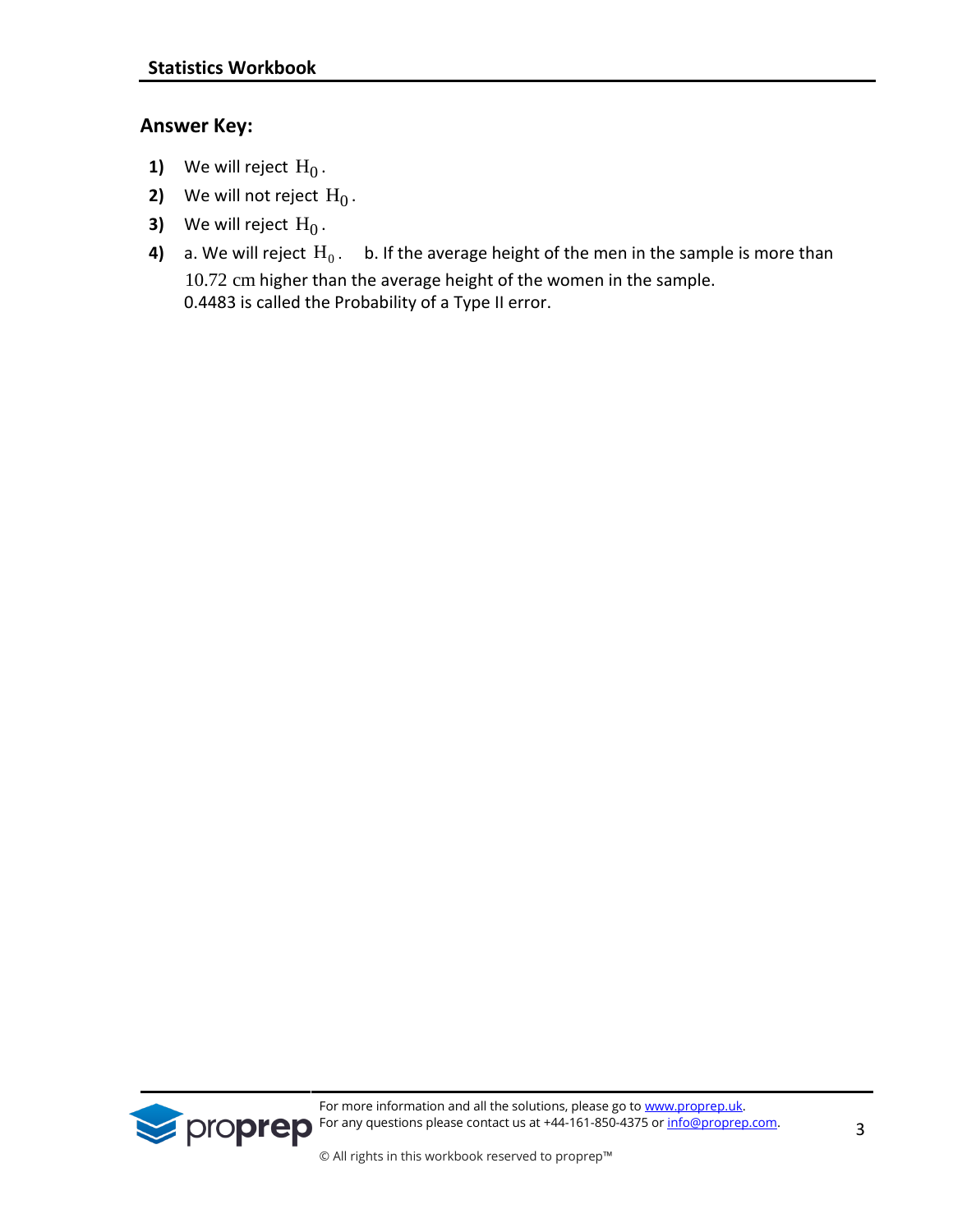# <span id="page-4-0"></span>**Unknown Population Variances with Large Samples**

#### **Questions**

- **1)** A construction engineering company wants to compare the strength of two bolts. The average strength and standard deviation in a sample of 38 type A screws were 28 units and 4 units, respectively. The average and standard deviation in a sample of 45 type B screws were 25 units and 6 units, respectively. Based on the sample results, is there a difference between the two types of bolts? Test at a 5% level of significance.
- **2)** In order to check whether drivers driving under the influence of alcohol drive faster, each driver's maximum speed was recorded. The following table displays the results. At a 5% level of significance, what conclusion can be drawn?

|                                         | Sample Size $ \bar{x} $ S |      |      |
|-----------------------------------------|---------------------------|------|------|
| Drivers under the influence (km/hr)     | 70                        | 80 + |      |
| Drivers not under the influence (km/hr) | 100                       | 60 I | - 15 |

#### **Answer Key:**

- **1)** We will reject  $H_0$ .
- **2)** a. 0 b. We will reject  $H_0$ .



For more information and all the solutions, please go to [www.proprep.uk.](http://www.proprep.uk/) For any questions please contact us at +44-161-850-4375 or [info@proprep.com.](mailto:info@proprep.com)